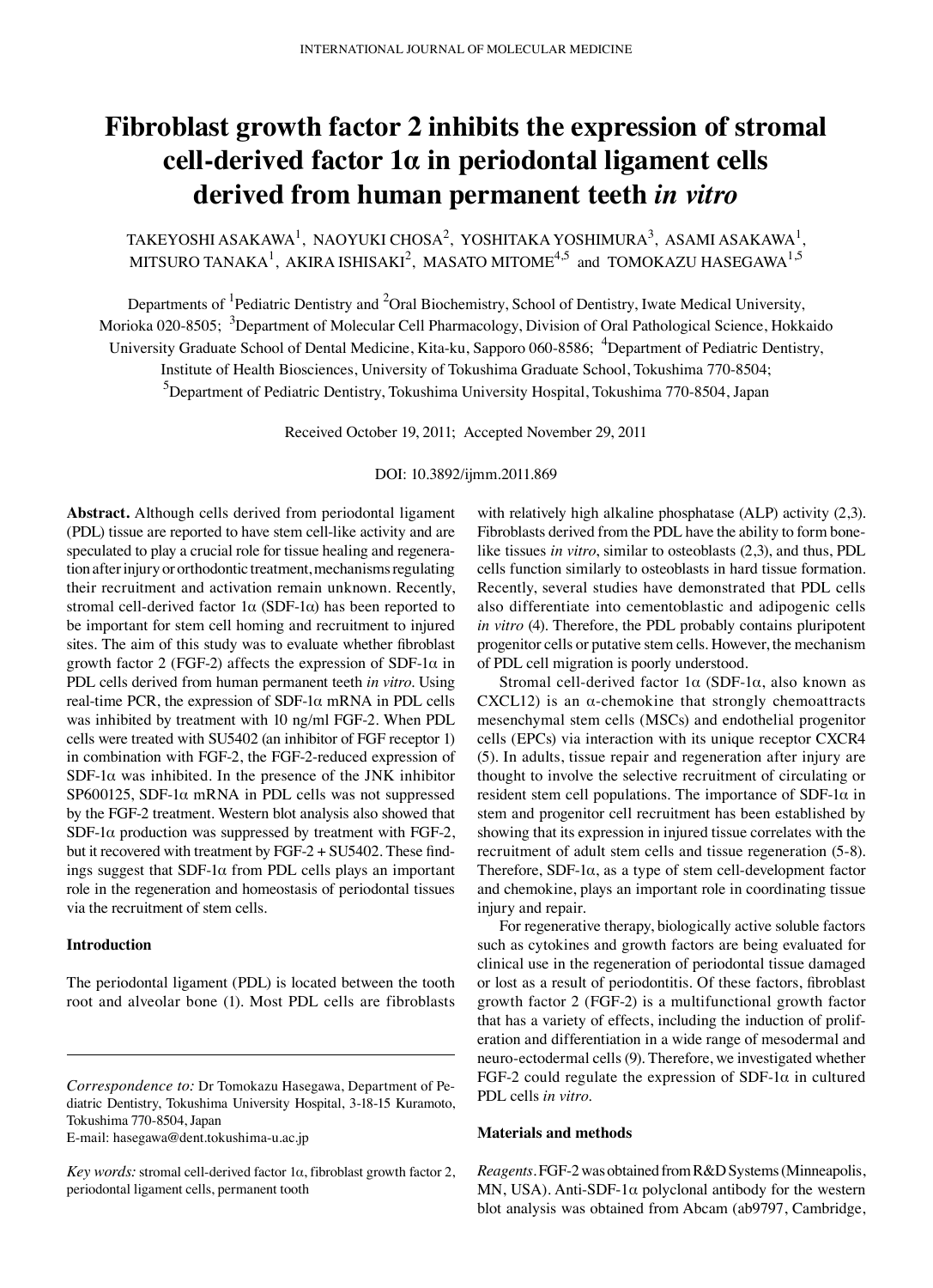UK). SU5402 (10  $\mu$ M), SP600125 (10  $\mu$ M), U0126 (10  $\mu$ M), SB203580 (10  $\mu$ M) and LY294002 (10  $\mu$ M) were purchased from EMD Chemicals, Inc. (Calbiochem; Gibbstown, NJ, USA).

*Cell culture.* PDL tissues were obtained from the middle third of the root surfaces of healthy human permanent teeth (3 donors, aged 7-8 years), as previously described (10,11). Informed consent was obtained from the donors' parents before tooth extraction, which was carried out in our hospital during the course of orthodontic treatment. This study protocol was approved by the Ethics Committee of the Iwate Medical University, School of Dentistry (no. 01101).

The PDL tissues were cut into pieces using a surgical blade and were digested with collagenase (2 mg/ml) at 37˚C for 30 min. The tissues were then washed with Dulbecco's phosphate-buffered saline (PBS), placed on culture dishes, and maintained in  $\alpha$ -modified minimum essential medium (α-MEM; Life Technologies Corp., Carlsbad, CA, USA) supplemented with 10% fetal bovine serum (FBS; Life Technologies Corp.). Fibroblastic cells that grew out from the PDL tissues were used as PDL cells. When the cells reached confluence, they were detached with 0.2% trypsin and 0.02% EDTA·4Na in PBS and subcultured at a 1:4 split ratio. All of the experiments were performed using fourth passage cells cultured in  $\alpha$ -MEM supplemented with 10% FBS in the absence or presence of 10 ng/ml FGF-2 for between 24 and 48 h. All of the cultures were maintained at 37˚C in a humidified atmosphere of 5%  $CO<sub>2</sub>$  in air.

*Isolation of total-RNA.* Total-RNA was extracted from the cultured PDL cells using ISOGEN (Nippon Gene, Tokyo, Japan) as described previously (10,11). The pellet of total-RNA was washed briefly with 75% ethanol, resuspended in 30  $\mu$ l of diethylpyrocarbonate (DEPC)-treated water, and stored at -80˚C. The concentration of total-RNA was determined spectrophotometrically by measuring the optical density at 260 nm.

*Quantitative real-time reverse transcription-polymerase chain reaction.* One microgram of the RNA sample was reverse-transcribed to first-strand cDNA using a PrimeScript RT reagent kit (Takara Bio, Inc., Shiga, Japan) according to the manufacturer's protocol. A Thermal Cycler Dice real-time Table I. Primers used in the quantitative real-time PCR reverse transcription-polymerase chain reaction (real-time PCR).

| Gene name    | Origonucleotide sequence (5'-3')                                          |
|--------------|---------------------------------------------------------------------------|
| $SDF-1$      | F: GAGCCAACGTCAAGCATCTCAA                                                 |
|              | R: TTTAGCTTCGGGTCAATGCACA                                                 |
| <b>GAPDH</b> | F: GCACCGTCAAGGCTGAGAAC                                                   |
|              | R: TGGTGAAGACGCCAGTGGA                                                    |
|              | $CDE_1$ stromal sall derived feator $1\omega$ , $CADDII$ always identical |

SDF-1, stromal cell-derived factor 1α; GAPDH, glyceraldehyde 3-phosphate dehydrogenase.

system (Takara Bio, Inc.) was used for the two-step reverse transcription-polymerase chain reaction. The cDNA was amplified with SYBR Premix ExTaq (Takara Bio, Inc.) and specific oligonucleotide primers for target sequences encoding parts of SDF-1α. The primers (Table I) were designed based on the cDNA sequences of human mRNA for SDF-1 $\alpha$  and glyceraldehyde-3-phosphate dehydrogenase (GAPDH). Amplification conditions consisted of 10 sec at 95˚C, followed by 40 cycles at 95˚C for 5 sec and 60˚C for 30 sec, with a final 15 sec at 95˚C and 30 sec at 60˚C in the Thermal Cycler Dice real-time system (12,13).

*Western blot analysis of SDF-1α expression from PDL cells.*  After treatment with FGF-2 for 7 days, the conditioned media from PDL cell culture were collected for  $SDF-1\alpha$  analysis. Subsequently, 20  $\mu$ l of conditioned media were dissolved in SDS buffer without dithiothreitol, incubated at 95˚C for 5 min, resolved electrophoretically on 10% SDS-polyacrylamide gels and transferred to a polyvinylidene difluoride membrane (Millipore Corp., Bedford, MA, USA). After being blocked with 5% skim milk in Tris-buffered saline containing 0.1% Tween-20 (TBST), the membrane was incubated with mouse anti-human SDF-1 $\alpha$  antibodies and subsequently with antimouse secondary antibodies (Life Technologies Corp.). Specific protein bands on the membrane were detected using an enhanced AP conjugate substrate kit (Bio-Rad Laboratories, Inc., Hercules, CA, USA) as previously described (10-13).



Figure 1. Effect of FGF-2 on the morphology of PDL cells derived from human permanent teeth. PDL cells cultured in control medium for 24 h (A) and 48 h (E) showed confluence. PDL cells cultured in the presence of SU5402 (C and G) showed no differences from PDL cells cultured in control medium. When PDL cells were cultured in the presence of FGF-2 for 24 h (B) and 48 h (F), the PDL cell morphology was altered into long, thin, spindle-shaped fibroblastic cells. PDL cells cultured in both FGF-2 and SU5402 (FGF-2 + SU5402) were similar to those cultured in control medium (D and H). Bar, 100 µm.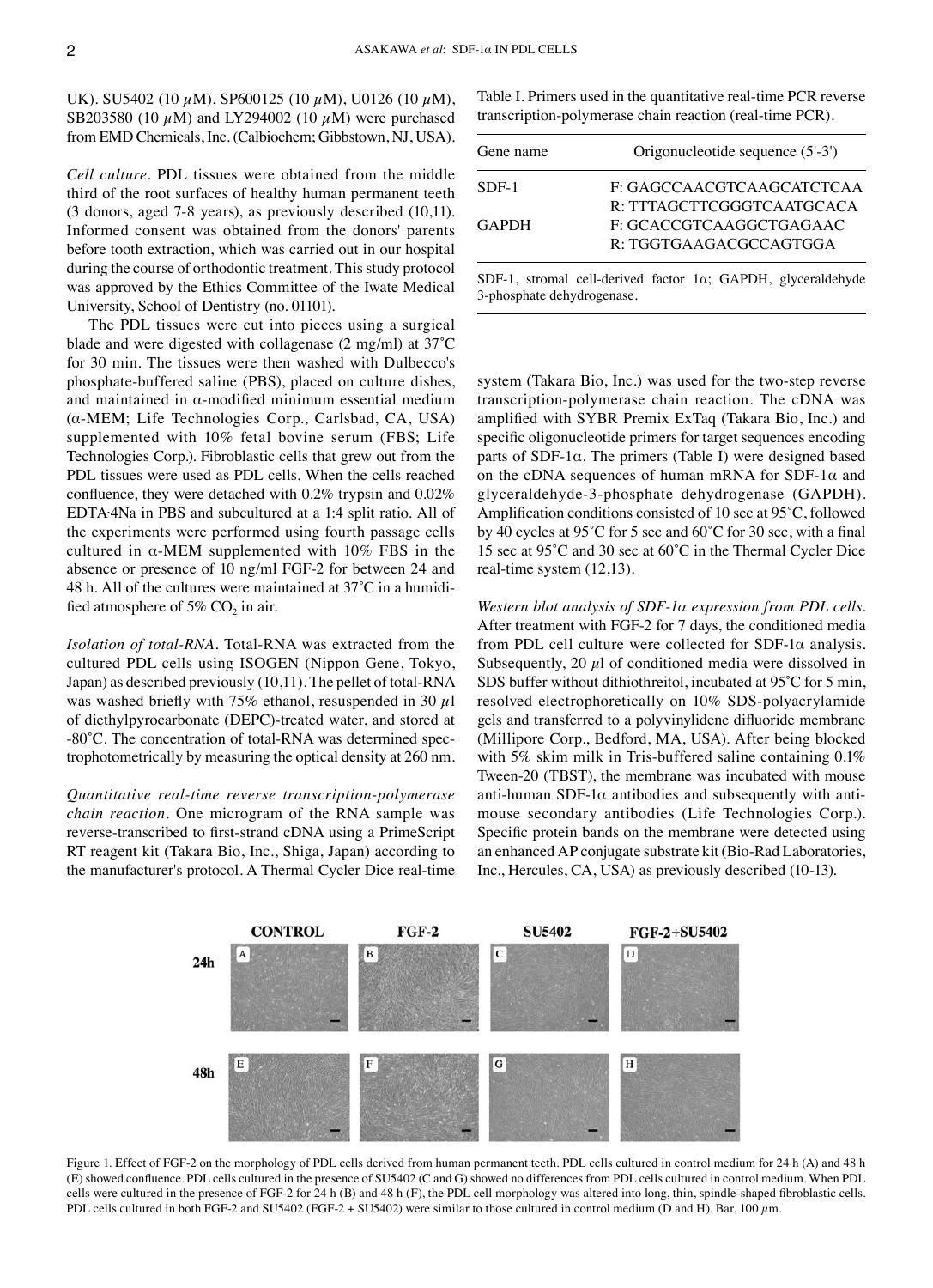

Figure 2. Real-time PCR analysis for SDF-1 $\alpha$  mRNA expression. The expression of SDF-1 $\alpha$  mRNA in PDL cells increased at 24 and 48 h when cultured in the control media and in the presence of SU5402 and FGF-2 + SU5402. Expression of SDF-1 $\alpha$  mRNA in PDL cells treated with FGF-2 was significantly reduced at 24 and 48 h. Values are expressed as a ratio with respect to SDF-1 $\alpha$  expression at 0 h. \*\*P<0.01.



Figure 3. Western blot analysis of SDF-1 $\alpha$  expression in PDL cells. (A) SDF-1 $\alpha$  was detected in conditioned media when PDL cells were cultured in control media and in FGF-2 + SU5402 media. SDF-1 $\alpha$  expression was reduced in the presence of FGF-2. (B) When measured with densitometry, SDF-1 $\alpha$ expression in FGF-2-treated PDL cells was significantly decreased compared to both the control and FGF-2 + SU5402 conditions. Values are expressed as a ratio with respect to SDF-1α expression in control media. \*\*P<0.01.

*Statistical analysis.* The results are expressed as means ± SEM. Statistical significance was determined using one-way analysis of variance with Bonferroni post hoc comparisons between pairs of groups. The threshold for statistical significance was set *a priori* at P<0.01.

## **Results**

*FGF-2 induces morphological changes.* Morphological changes in PDL cells were induced by treatment with FGF-2 for 24-48 h. After culturing for 24-48 h, PDL cells reached confluence in control media (Fig. 1A and E) and in the presence of FGF-2 (Fig. 1B and F). When treated with FGF-2,



Figure 4. The effect of MAP kinase and Akt pathway inhibitors on SDF-1 $\alpha$ expression. When PDL cells were cultured in the presence of various key signal pathway inhibitors (10  $\mu$ mol/l each of U0126, SB203580, SP600125 and LY294002) for 48 h, SDF-1α expression was examined. The reduction of SDF-1 $\alpha$  expression by FGF-2 treatment was inhibited by culturing PDL cells in the presence of FGF-2 + SP600125. Values are expressed as a ratio with respect to SDF-1 $\alpha$  expression in control media. \*\*P<0.01.

PDL cells altered their morphology into long, thin, spindleshaped fibroblasts (Fig. 1B and F). There were no differences in the appearance of PDL cells between control and SU5402 treatment (Fig. 1A, C, E and G), or between control and FGF-2 + SU5402 (Fig. 1A, C, D and H).

*FGF-2 suppresses SDF-1α mRNA expression.* Expression of  $SDF-1\alpha$  mRNA was suppressed in PDL cells cultured in the presence of FGF-2 for 24 and 48 h. When PDL cells were cultured in the presence of FGF-2 for 24 and 48 h, SDF-1 $\alpha$  mRNA expression was significantly decreased compared to the 0 h level (0 h, 1; 24 h, 0.3; 48 h, 0.2; P<0.01). However, after treating with SU5402 alone and FGF-2 + SU5402, SDF-1 $\alpha$  expression was slightly increased (Fig. 2).

*FGF-2 decreased SDF-1α expression.* SDF-1α expression decreased in PDL cells cultured in the presence of FGF-2. After treatment with FGF-2 for 7 days, the production of  $SDF-1\alpha$  was noticeably decreased in PDL cells compared to the control (control, 1; FGF-2, 0.16; P<0.01) (Fig. 3). However, in the presence of FGF-2 + SU5402, SDF-1 $\alpha$  expression was slightly decreased compared with control, although this was not statistically significant (control, 1; FGF-2 + SU5402, 0.72).

*SP600125 inhibites the FGF-2-mediated decrease in SDF-1α*  $expression$ . The decreased expression of SDF-1 $\alpha$  in PDL cells, mediated by FGF-2, was inhibited by SP600125, an inhibitor of JNK. Only the treatment of FGF-2 + SP600125 inhibited the decreased expression of SDF-1 $\alpha$  observed when PDL cells were cultured with FGF-2 alone (Fig. 4). Other MAP kinase inhibitors, U0126 (an MEK1/2 inhibitor) and SB203580 (a p38 kinase inhibitor), had no effect on the decreased expression of SDF-1α. LY294002, a phosphatidylinositol-3 kinase (PI3K) inhibitor, also had no effect on the decreased expression of SDF-1 $\alpha$  (Fig. 4).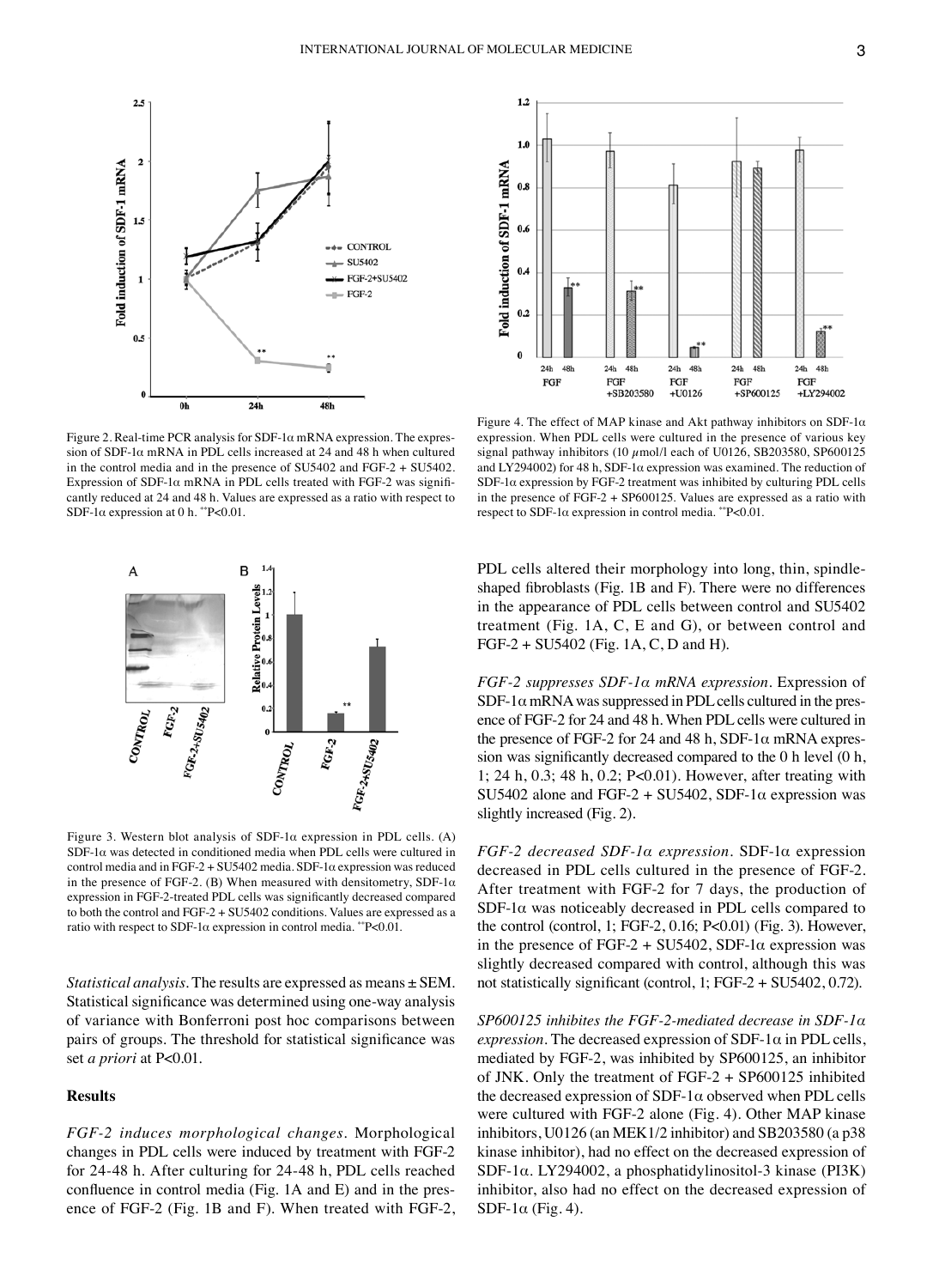#### **Discussion**

This study demonstrated that  $SDF-1\alpha$  mRNA was inhibited in cultured PDL cells by treatment with FGF-2. Decreased expression of SDF-1 $\alpha$  was also demonstrated in conditioned media from PDL cells cultured with FGF-2. This is the first report of altered SDF-1α expression regulated by FGF-2 treatment in PDL cells derived from human permanent teeth.

PDL tissue regeneration and homeostasis in response to pathological and environmental changes, such as injury and orthodontic treatment, are thought to depend on recruitment of circulating or resident stem cells.  $SDF-1\alpha$  plays an important role in tissue healing by recruiting endothelial progenitor cells and MSCs from the bone marrow through its receptor, CXCR4 (5-8). However, it remains unclear whether the recruitment of stem and progenitor cells can be regulated in PDL tissue.

In this study, PDL cells derived from human permanent teeth were used to investigate the effects of FGF-2 on the expression of SDF-1 $\alpha$ , using real-time PCR. Previous studies have shown that PDL cells not stimulated with FGF-2 basally express SDF-1 $\alpha$ (14,15). The results of the current study support those findings; PDL cells expressed SDF-1 $\alpha$  in the absence of FGF-2 (Fig. 2). Surprisingly, PDL cells significantly decreased the expression of SDF-1 $\alpha$  when cultured in the presence of FGF-2 (Fig. 2). In addition, this study demonstrated that  $SDF-1\alpha$  expression was regulated by FGF-2 via the fibroblast growth factor receptor (FGFR). Results showed levels of SDF-1 $\alpha$  expression similar to those of the control when cultured in media with combined FGF-2 and an FGF receptor antagonist, SU5402. No statistical differences in SDF-1α expression were found between untreated cells and cells treated with SU5402 alone.

Western blot analysis showed that  $SDF-1\alpha$  protein production in conditioned media was significantly decreased by treatment with FGF-2 compared to the control group. In the presence of FGF-2 + SU5402, SDF-1 $\alpha$  expression recovered almost to control levels (Fig. 3). Similarly to the real-time PCR results, this analysis suggests that FGF-2 inhibits SDF-1 $\alpha$ protein expression in PDL cells via the FGFR.

A phosphatidylinositol-3 kinase (PI3K) inhibitor, LY2940002, blocks PI3K and results in the inhibition of Akt pathway activity. It has previously been shown that FGF-2-induced Akt phosphorylation depends upon PI3K in MSCs (16). In the presence of FGF-2 + LY2940002, FGF-2 reduced expression of SDF-1α was not inhibited in PDL cell culture. Therefore, the current results indicate that the PI3K/ Akt pathway is not related to FGF-2-reduced expression of SDF-1 $\alpha$  in PDL cells.

Furthermore, the specific MEK inhibitor U0126 or the p38 MAP kinase inhibitor SB202190 in combination with FGF-2 had no effect on FGF-2-induced SDF-1 $\alpha$  inhibition (Fig. 4). However, the JNK inhibitor SP600125 in combination with FGF-2 inhibited FGF-2-reduced expression of SDF-1 $\alpha$ (Fig. 4). These results indicate that the JNK pathway plays an important role in FGF-2-mediated effects in PDL cells.

FGF-2 has been described as a multipotent cytokine that regulates cell proliferation as well as differentiation, matrix composition, and migration in a number of cell types (9). It has also been shown that FGF-2 itself as well as  $SDF-1\alpha$  could control MSC migration (5-8,17). SDF-1 $\alpha$  expression levels in clinically inflamed dental pulp tissues were higher than those in healthy dental pulp (18). Moreover, human gingival fibroblasts constitutively expressed SDF-1 $\alpha$  (19). This expression was enhanced by stimulation with tumor necrosis factor-α (TNF-α) and transforming growth factor-β (TGF-β) (19). Together with these results, it can be concluded that PDL cells in an environment where FGF-2 is abundant may decrease SDF-1 $\alpha$  expression because FGF-2 is capable of inducing the migration of MSCs.

This is the first study to demonstrate that the treatment of PDL cells derived from human permanent teeth with FGF-2 *in vitro* regulates SDF-1α expression. These findings can aid in understanding of mechanisms of PDL tissue regeneration by suggesting that with effective regulation of  $SDF-1\alpha$  expression, MSC migration can be controlled.

### **Acknowledgements**

This study was supported in part by Grants-in-Aid for Scientific Research (nos. 18592026, 23592896 to A.I., no. 19791370 to N.C., no. 21390548 to M.M., and nos. 18592239 and 22592296 to T.H.) and Grant-in-Aid for Challenging Exploratory Research (no. 23659965 to M.M.) from the Ministry of Education, Culture, Sports, Science and Technology of Japan; the Open Research Project and High-Tech Research Project from the Ministry of Education, Culture, Sports, Science and Technology of Japan; and the Medical Innovation by Advanced Science and Technology (MIAST) a project; Grant-in-Aid for Strategic Medical Science Research Center from the Ministry of Education, Culture, Sports, Science and Technology of Japan, 2010-2014; the Akiyama Foundation (to T.H., 2005); and a grant from the Keiryokai Research Foundation (no. 100 to N.C., 2008; no. 103 to A.I. and no. 106 to T.H., 2009).

#### **References**

- 1. Freeman E: Periodontium. In: Oral Histology: Development, Structure and Function. Ten Cate AR (ed). Mosby, St. Louis, pp276-312, 1994.
- 2. Groeneveld MC, Everts V and Beertsen W: Alkaline phosphatase activity in the periodontal ligament and gingiva of the rat molar: its relation to cementum formation. J Dent Res 74: 1374-1381, 1995.
- 3. Beertsen W and van den Bos T: Alkaline phosphatase induces the mineralization of sheets of collagen implanted subcutaneously in the rat. J Clin Invest 89: 1974-1980, 1992.
- 4. Seo BM, Miura M, Gronthos S, Bartold PM, Batouli S, Brahim J, Young M, Robey PG, Wang CY and Shi S: Investigation of multipotent postnatal stem cells from human periodontal ligament. Lancet 364: 149-155, 2004.
- 5. Wang J, Loberg R and Taichman RS: The pivotal role of CXCL12 (SDF-1)/CXCR4 axis in bone metastasis. Cancer Metastasis Rev 25: 573-587, 2006.
- 6. Zernecke A, Schober A, Bot I, von Hundelshausen P, Liehn EA, Möpps B, Mericskay M, Gierschik P, Biessen EA and Weber C: SDF-1alpha/CXCR4 axis is instrumental in neointimal hyperplasia and recruitment of smooth muscle progenitor cells. Circ Res 96: 784-791, 2005.
- 7. Kucia M, Ratajczak J, Reca R, Janowska-Wieczorek A and Ratajczak MZ: Tissue-specific muscle, neural and liver stem/ progenitor cells reside in the bone marrow, respond to an SDF-1 gradient and are mobilized into peripheral blood during stress and tissue injury. Blood Cells Mol Dis 32: 52-57, 2004.
- 8. Ratajczak MZ, Kucia M, Reca R, Majka M, Janowska-WieczorekA and Ratajczak J: Stem cell plasticity revisited: CXCR4-positive cells expressing mRNA for early muscle, liver and neural cells 'hide out' in the bone marrow. Leukemia 18: 29-40, 2004.
- 9. Murakami S: Periodontal tissue regeneration by signaling molecule(s): what role does basic fibroblast growth factor (FGF-2) have in periodontal therapy? Periodontology 56: 188-208, 2011.